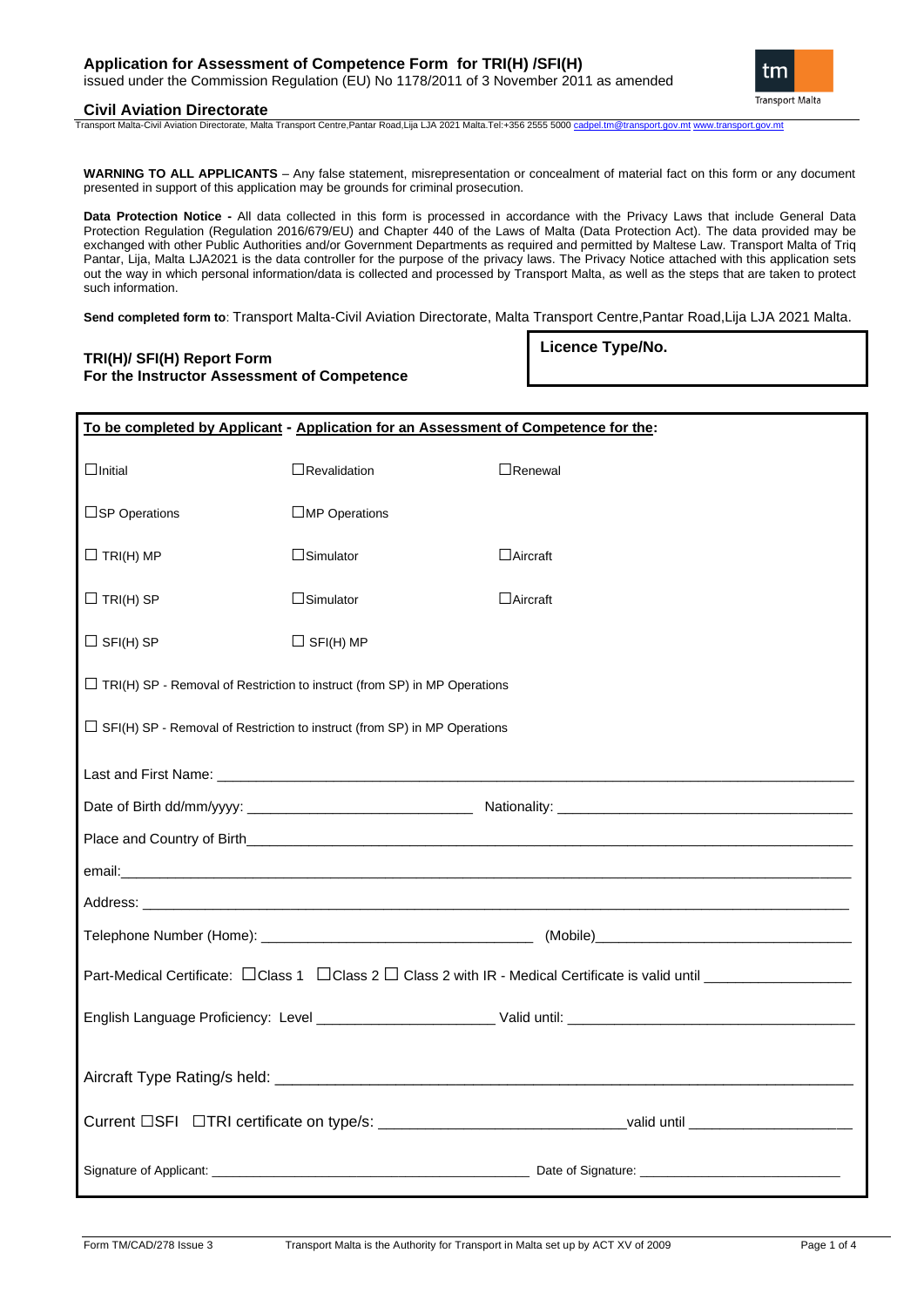**Civil Aviation Directorate** Transport Malta-Civil Aviation Directorate, Malta Transport Centre,Pantar Road,Lija LJA 2021 Malta.Tel:+356 2555 5000 [cadpel.tm@transport.gov.mt](mailto:cadpel.tm@transport.gov.mt) [www.transport.gov.mt](http://www.transport.gov.mt/)

| TRI(H)/SFI (H) Report Form       | $P = PASS$ $F = FAIL$                                                    |   |   |                 | Applicant's Full Name and Licence No:                                               |   |   |                 |
|----------------------------------|--------------------------------------------------------------------------|---|---|-----------------|-------------------------------------------------------------------------------------|---|---|-----------------|
| Competence                       | Performance                                                              | P | F | <b>Examiner</b> | Knowledge                                                                           | P | F | <b>Examiner</b> |
| Prepare resources                | Ensure adequate facilities                                               |   |   |                 | Understand objectives                                                               |   |   |                 |
|                                  | Prepares briefing material                                               |   |   |                 | Available tools                                                                     |   |   |                 |
|                                  | Manages available tools                                                  |   |   |                 | Competency based training methods                                                   |   |   |                 |
|                                  | plans training within the training<br>envelope of the training platform, |   |   |                 | understands the training envelope of the<br>training platform, as determined by the |   |   |                 |
|                                  | as determined by the ATO                                                 |   |   |                 | ATO and avoids training beyond the<br>boundaries of this envelope.                  |   |   |                 |
| Create a climate<br>conducive to | Establishes credentials                                                  |   |   |                 | Barriers to learning                                                                |   |   |                 |
| learning                         | Role models appropriate<br>behaviour                                     |   |   |                 | Learning styles                                                                     |   |   |                 |
|                                  | <b>Clarifies roles</b>                                                   |   |   |                 |                                                                                     |   |   |                 |
|                                  | States objectives                                                        |   |   |                 |                                                                                     |   |   |                 |
|                                  | Ascertains and supports trainees<br>needs                                |   |   |                 |                                                                                     |   |   |                 |
| Present                          | Communicates clearly                                                     |   |   |                 | Teaching methods                                                                    |   |   |                 |
| Knowledge                        | Creates and sustains realism                                             |   |   |                 |                                                                                     |   |   |                 |
|                                  | Looks for training opportunities                                         |   |   |                 |                                                                                     |   |   |                 |
| Integrate TEM or CRM             | Makes TEM or CRM links with<br>technical training.                       |   |   |                 | HF, TEM or CRM.                                                                     |   |   |                 |
|                                  |                                                                          |   |   |                 | Causes and countermeasures against<br>undesired aircraft states                     |   |   |                 |
| Manage Time to                   | Allocate time appropriate                                                |   |   |                 | Syllabus time allocation                                                            |   |   |                 |
| achieve training<br>objectives   | to achieving competency<br>objective                                     |   |   |                 |                                                                                     |   |   |                 |
| Facilitate learning              | Encourage trainee participation                                          |   |   |                 | Facilitation                                                                        |   |   |                 |
|                                  | Motivating, patient, confident,<br>assertive manner                      |   |   |                 | How to give constructive feedback                                                   |   |   |                 |
|                                  | Conducts one-to-one coaching                                             |   |   |                 | How to encourage trainees to ask<br>questions and seek advice                       |   |   |                 |
|                                  | Encourages mutual<br>Support                                             |   |   |                 |                                                                                     |   |   |                 |
| Assesses trainee<br>Performance  | Assess and encourage trainee<br>self-assessment of performance           |   |   |                 | Observation techniques                                                              |   |   |                 |
|                                  | against competency standards                                             |   |   |                 | Methods for recording observations                                                  |   |   |                 |
|                                  | Makes assessment decision and<br>provide clear feedback                  |   |   |                 |                                                                                     |   |   |                 |
|                                  | Observes CRM behaviour                                                   |   |   |                 |                                                                                     |   |   |                 |
| Monitor and<br>review progress   | Compare individual outcomes to<br>defined objectives                     |   |   |                 | Learning styles                                                                     |   |   |                 |
|                                  | Identify individual differences in<br>learning rates                     |   |   |                 | Strategies for training adaptation to meet<br>individual needs                      |   |   |                 |
|                                  | Apply appropriate corrective<br>action                                   |   |   |                 |                                                                                     |   |   |                 |
| Evaluate training                | Elicits feedback from trainees.                                          |   |   |                 | Competency unit and associated                                                      |   |   |                 |
| Sessions                         | Tracks training session                                                  |   |   |                 | elements                                                                            |   |   |                 |
|                                  | processes against competence<br>criteria                                 |   |   |                 | Performance Criteria                                                                |   |   |                 |
|                                  | Keeps appropriate records                                                |   |   |                 |                                                                                     |   |   |                 |
| Report outcome                   | Report accurately using only<br>observed actions and events              |   |   |                 | Phase training objectives                                                           |   |   |                 |
|                                  |                                                                          |   |   |                 | Individual versus systemic<br>Weaknesses                                            |   |   |                 |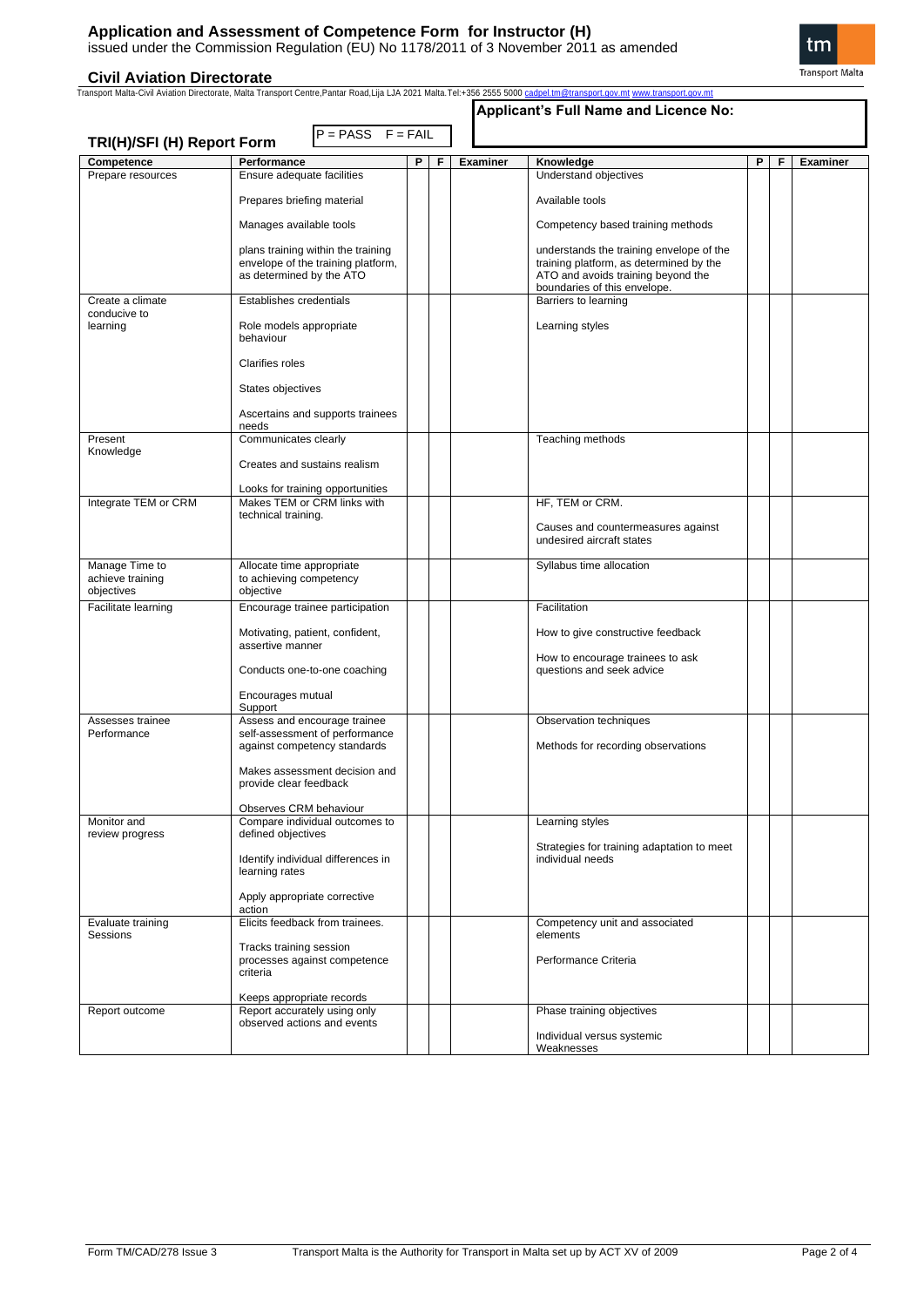# **Application for Assessment of Competence Form for TRI(H) /SFI(H)** issued under the Commission Regulation (EU) No 1178/2011 of 3 November 2011 as amended

tm Transport Malta

**\_Civil Aviation Directorate**<br>Transport Malta-Civil Aviation Directorate, Malta Transport Centre,Pantar Road,Lija LJA 2021 Malta.Tel:+356 2555 5000 <u>[cadpel.tm@transport.gov.mt](mailto:cadpel.tm@transport.gov.mt) www.transport.gov.m</u>t

|                                        |                                                                                    | Applicant's Full Name and Licence No:                                                                                                                                                                                                                                                                                                                                                                                                                                                                                                                                                                                                                                                                                                                      |
|----------------------------------------|------------------------------------------------------------------------------------|------------------------------------------------------------------------------------------------------------------------------------------------------------------------------------------------------------------------------------------------------------------------------------------------------------------------------------------------------------------------------------------------------------------------------------------------------------------------------------------------------------------------------------------------------------------------------------------------------------------------------------------------------------------------------------------------------------------------------------------------------------|
| TRI(H)/SFI (H) Report Form             | For The Instructor Assessment of Competence                                        |                                                                                                                                                                                                                                                                                                                                                                                                                                                                                                                                                                                                                                                                                                                                                            |
| To be completed by the Examiner        |                                                                                    |                                                                                                                                                                                                                                                                                                                                                                                                                                                                                                                                                                                                                                                                                                                                                            |
|                                        |                                                                                    |                                                                                                                                                                                                                                                                                                                                                                                                                                                                                                                                                                                                                                                                                                                                                            |
|                                        |                                                                                    | Total Time: _____________Helicopter Registration used for Assessment (specify including variants): ______________                                                                                                                                                                                                                                                                                                                                                                                                                                                                                                                                                                                                                                          |
|                                        |                                                                                    |                                                                                                                                                                                                                                                                                                                                                                                                                                                                                                                                                                                                                                                                                                                                                            |
|                                        |                                                                                    | FSTD Identification Number of simulator used (which must be issued in accordance with Commission Regulation                                                                                                                                                                                                                                                                                                                                                                                                                                                                                                                                                                                                                                                |
|                                        |                                                                                    |                                                                                                                                                                                                                                                                                                                                                                                                                                                                                                                                                                                                                                                                                                                                                            |
| <b>Assessment for:</b>                 |                                                                                    |                                                                                                                                                                                                                                                                                                                                                                                                                                                                                                                                                                                                                                                                                                                                                            |
| $\Box$ Initial                         | $\Box$ Revalidation                                                                | $\Box$ Renewal                                                                                                                                                                                                                                                                                                                                                                                                                                                                                                                                                                                                                                                                                                                                             |
| $\square$ SP Operations                | $\square$ MP Operations                                                            |                                                                                                                                                                                                                                                                                                                                                                                                                                                                                                                                                                                                                                                                                                                                                            |
| $\Box$ TRI(H) MP                       | $\Box$ Simulator                                                                   | $\Box$ Aircraft                                                                                                                                                                                                                                                                                                                                                                                                                                                                                                                                                                                                                                                                                                                                            |
| $\Box$ TRI(H) SP                       | $\Box$ Simulator                                                                   | $\Box$ Aircraft                                                                                                                                                                                                                                                                                                                                                                                                                                                                                                                                                                                                                                                                                                                                            |
| $\Box$ SFI(H) SP                       | $\Box$ SFI(H) MP                                                                   |                                                                                                                                                                                                                                                                                                                                                                                                                                                                                                                                                                                                                                                                                                                                                            |
|                                        | $\Box$ TRI(H) SP - Removal of Restriction to instruct (from SP) in MP Operations   |                                                                                                                                                                                                                                                                                                                                                                                                                                                                                                                                                                                                                                                                                                                                                            |
|                                        | $\Box$ SFI(H) SP - Removal of Restriction to instruct (from SP) in MP Operations   |                                                                                                                                                                                                                                                                                                                                                                                                                                                                                                                                                                                                                                                                                                                                                            |
| <b>Result</b>                          |                                                                                    | <b>Applicant's Signature:</b>                                                                                                                                                                                                                                                                                                                                                                                                                                                                                                                                                                                                                                                                                                                              |
| Assessment of Competence □ Pass □ Fail |                                                                                    |                                                                                                                                                                                                                                                                                                                                                                                                                                                                                                                                                                                                                                                                                                                                                            |
|                                        | $\Box$ I recommend further training with an Instructor before re-test- See Remarks |                                                                                                                                                                                                                                                                                                                                                                                                                                                                                                                                                                                                                                                                                                                                                            |
|                                        |                                                                                    | $\Box$ I do not consider further flight or theoretical instruction necessary before re-test                                                                                                                                                                                                                                                                                                                                                                                                                                                                                                                                                                                                                                                                |
| applicable.                            |                                                                                    | Record reasons why item(s) was failed or test was incomplete. Record training required or recommended if                                                                                                                                                                                                                                                                                                                                                                                                                                                                                                                                                                                                                                                   |
|                                        |                                                                                    |                                                                                                                                                                                                                                                                                                                                                                                                                                                                                                                                                                                                                                                                                                                                                            |
|                                        |                                                                                    |                                                                                                                                                                                                                                                                                                                                                                                                                                                                                                                                                                                                                                                                                                                                                            |
|                                        |                                                                                    |                                                                                                                                                                                                                                                                                                                                                                                                                                                                                                                                                                                                                                                                                                                                                            |
| Differences Document.                  |                                                                                    | I hereby declare that I have established communication with the applicant without language barriers. I made the applicant<br>aware of the consequences of providing incomplete, inaccurate or false information. I verified that the applicant complies<br>with the qualification, training and experience requirements in Part FCL. I confirm that all required manoeuvres and<br>exercises have been completed, as well as the verbal theoretical examination, where applicable. I also declare that I<br>have reviewed and applied the national procedures and requirements of the applicant's competent authority contained in<br>version (insert document version as published on the EASA website) _________________________________ of the Examiner |
|                                        |                                                                                    |                                                                                                                                                                                                                                                                                                                                                                                                                                                                                                                                                                                                                                                                                                                                                            |
|                                        |                                                                                    |                                                                                                                                                                                                                                                                                                                                                                                                                                                                                                                                                                                                                                                                                                                                                            |
|                                        |                                                                                    |                                                                                                                                                                                                                                                                                                                                                                                                                                                                                                                                                                                                                                                                                                                                                            |